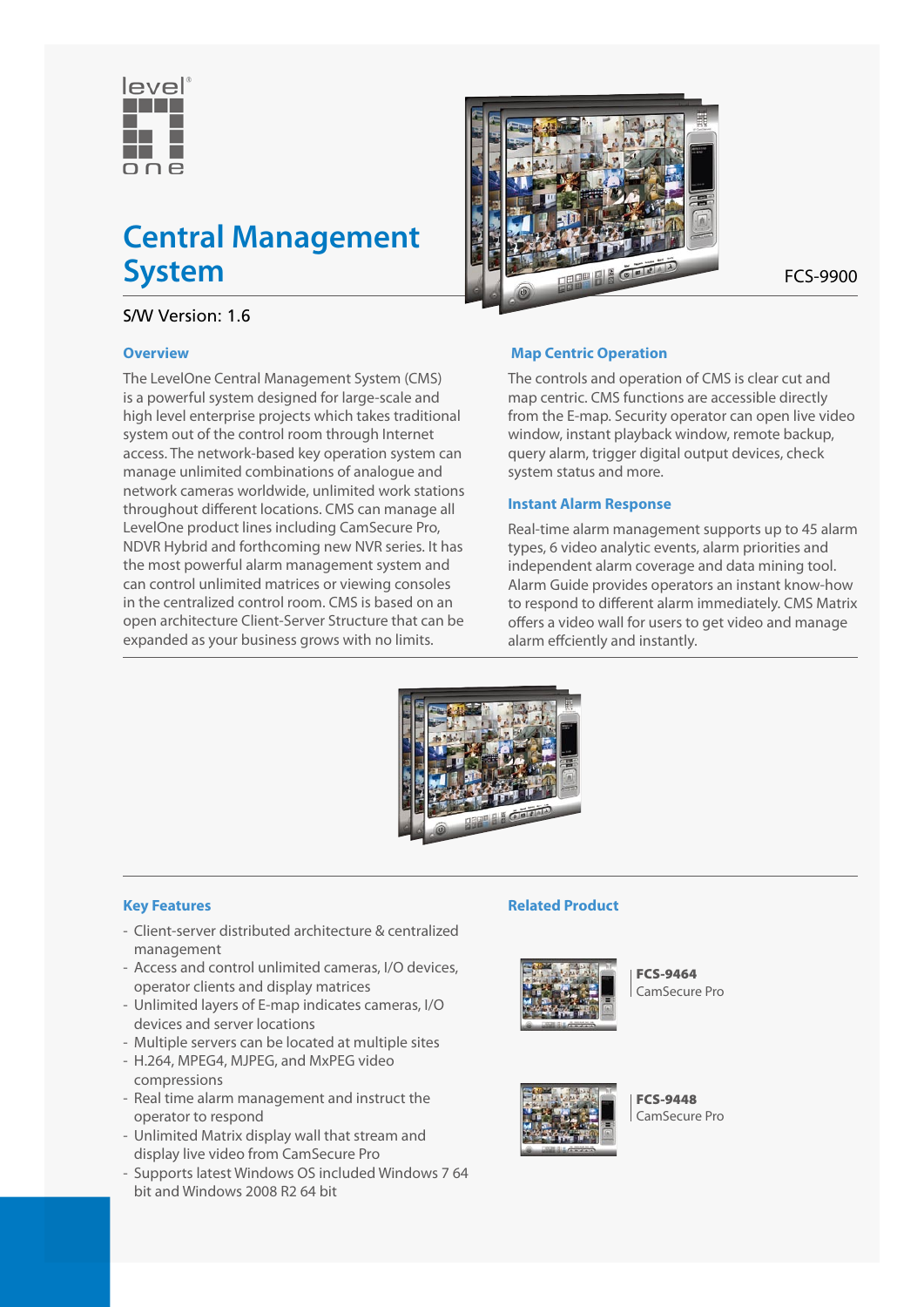#### **Technical Specification**

## **CMS Component**

**Alarm Database**

SQL Server 2005 Express as database to store all alarms **Central Server**

Store the site map data by hierarchical structures Directly connect to surveillance server to get alarm notifications

Provide TCP service for CMS client access through network Registers different time zones into UTC format

#### **Notification**

Email SMS Message

## **E-Map**

**Map Tree**

Unlimited level of site map

#### **Map Format**

BMP, GIF, JPEG, PNG and TIFF

## **Surveillance Servers**

New / Edit / Delete / Disable or Enable

## **Cameras**

New / Edit / Delete / Disable or Enable

## **Navigation Operation**

Zoom In / Zoom Out / Drag & Drop

### **Indicators**

Indicators for maps, servers, cameras, I/O devices and POS Indicator icons support image format with alpha channel (TIFF) Display camera coverage Easy to find device on Map and Matrix View

## **Instant Status Notification**

Shows corresponding icon nearby device icons to notify users of the events automatically

#### **Operation**

Open Last Alarm Open Live Video Window Open Instant Playback Window Backup Recorded Video View Server Status Report Search POS transaction data

#### **Pop-up Window**

Live popup window to use audio/talk functions Show live video with PTZ control panel Set stream profile to change video quality Snapshot and POS transaction overlay Remote playback for replay recorded video and audio

## **Alarm Management**

**Alarm Type**

Video Signal Abnormal Digital Input Trigger (Normal / Emergency) POS Alarm Trigger Network Abnormal DVR / NVR Abnormal Motion / Missing / Foreign / Focus / Blocked Low Disk Space CPU temperature High Fan Speed Low

#### **Action when Alarmed**

Instant notifications on map and event list Go to specific map layer Play sounds Automatically show live video on popup window Automatically show live video on live matrix system Send SMS Send Email

#### **Viewing**

Filter tools to survey existing alarm history

#### **Pop-up**

Show a specific alarm with image preview Print a specific alarm with image preview

#### **Advanced Alarm Search**

Provides a comprehensive set of filters to search events by Alarm Name, Owner Name, Alarm Status, Alarm Priority and Date / Time period

## **Matrix System**

**Live Viewing** Up to 64 concurrent cameras

#### **Grid Type**

Standard Screen – 1 / 4 / 9 /12+1 / 16 / 25 / 36 / 49 / 64 Wide Screen – 1+3 / 2+4 / 3+8 / 12 / 48

#### **Pop-up**

Shows the live video associated with alarms

## **PTZ Panel**

Floating PTZ panel to manipulate cameras

### **Joystick Support**

Control PTZ camera by Joystick via CMS Client

## **Remote Playback**

Up to 16 concurrent cameras 1 / 4 / 9 / 16 Grid Type Export to image / video / print

Smart Search by specific event

- General Motion
- Missing Object
- Foreign Object
- Lose Focus

#### • Camera Occlusion  **User Group Authority**

Alarm Management View Alarm Image View Live Video View Recorded Video PTZ Control Control Digital Output Remote Desktop View and Search POS transaction Audio / Talk Access Devices

## **User Authority**

User/Password Phone Number Email / Phone number User Group Coverage Matrix View Groups

#### **Support Language**

Chinese (Simplified) Chinese (Traditional) Danish English Finnish French Hebrew Hungarian Japanese Korean Portuguese (Brasil) Russian Serbian Spanish Thai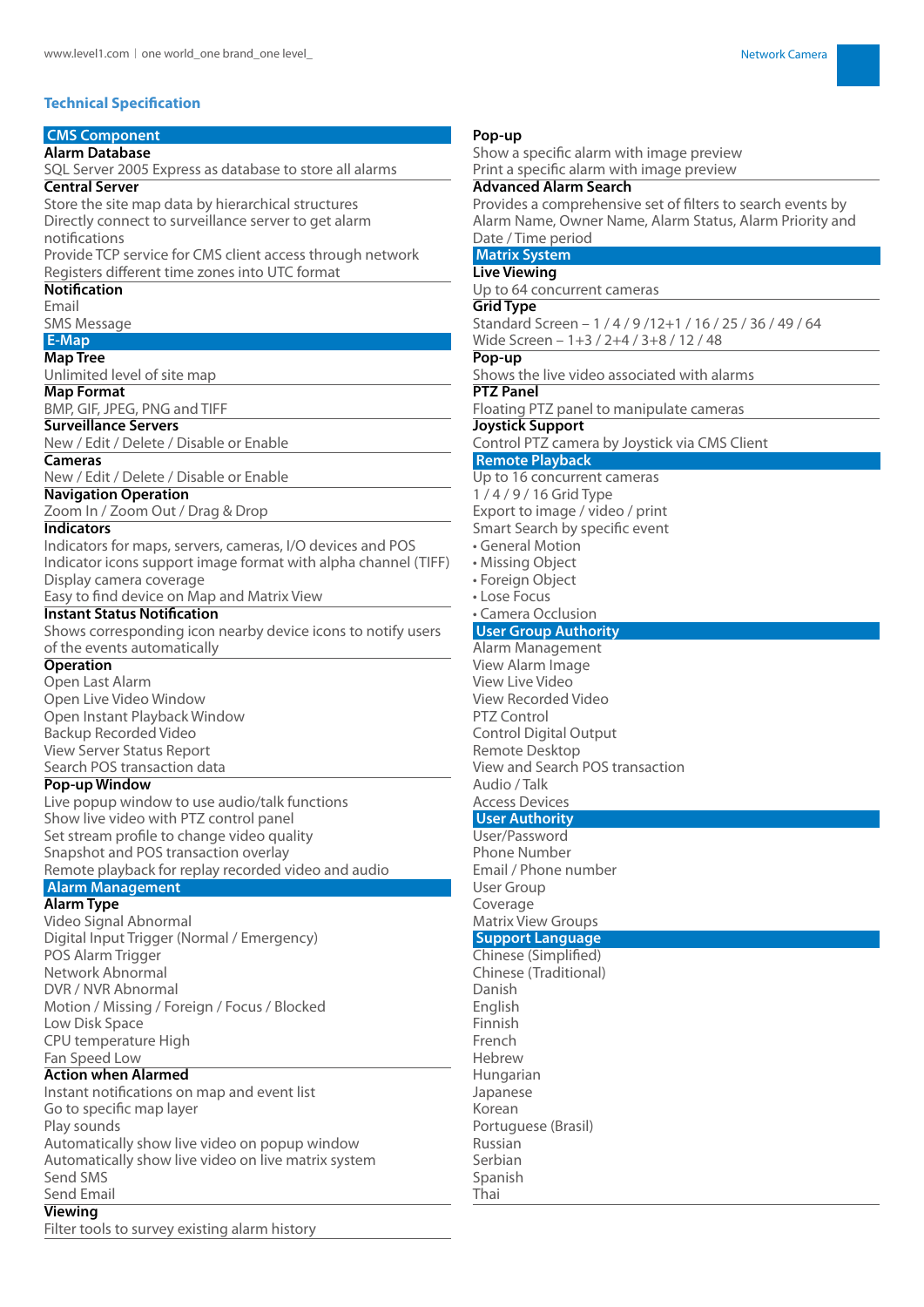### **Technical Specification**

## **System Requirement**

| Setup A: Install all components on one Server (PC)                                                                                            |                                      |              |                  |                                                 |                    |                                                                 |  |  |
|-----------------------------------------------------------------------------------------------------------------------------------------------|--------------------------------------|--------------|------------------|-------------------------------------------------|--------------------|-----------------------------------------------------------------|--|--|
|                                                                                                                                               | <b>CPU</b>                           | <b>RAM</b>   | <b>Hard Disk</b> | <b>Display</b>                                  | LAN                | <b>OS</b>                                                       |  |  |
| <b>One Server</b>                                                                                                                             | Intel Core 2 Ouad<br>Q9550 @ 2830MHz | 2GB or above | 250GB or above   | ATI X4350 or<br>nVidia GeForce 9500<br>or above | Gigabit LAN        | MS Winodws XP Pro<br>SP3 / Vista /<br>2003 / 7 / 2008 R2        |  |  |
| Setup B: Install components on four Server (PC); CMS Client and Matrix on PC1, CMS Server on PC2, SQL Server on PC3 and another Matrix on PC4 |                                      |              |                  |                                                 |                    |                                                                 |  |  |
|                                                                                                                                               | <b>CPU</b>                           | <b>RAM</b>   | <b>Hard Disk</b> | <b>Display</b>                                  | LAN                | <b>OS</b>                                                       |  |  |
| PC <sub>1</sub>                                                                                                                               | Intel Core 2 Ouad<br>Q6660 @ 2400MHz | 2GB or above | 250GB or above   | ATI X4350 or above                              | Gigabit LAN        | MS Winodws XP Pro<br>SP3 / Vista /<br>2003 / 7 / 2008 R2        |  |  |
| PC <sub>2</sub>                                                                                                                               | Intel Core 2 Duo E4500               | 1GB or above | 250GB or above   | ATI X1600 or above                              | Gigabit LAN        | <b>MS Winodws XP Pro</b><br>SP3 / Vista /<br>2003 / 7 / 2008 R2 |  |  |
| PC <sub>3</sub>                                                                                                                               | Intel Core 2 Duo E4500               | 1GB or above | 250GB or above   | ATI X1600 or above                              | Gigabit LAN        | MS Winodws XP Pro<br>SP3 / Vista /<br>2003 / 7 / 2008 R2        |  |  |
| PC <sub>4</sub>                                                                                                                               | Intel Core 2 Quad<br>Q6660 @ 2400MHz | 2GB or above | 250GB or above   | ATI X4350 or above                              | <b>Gigabit LAN</b> | <b>MS Winodws XP Pro</b><br>SP3 / Vista /<br>2003 / 7 / 2008 R2 |  |  |

#### **Supported Camera Models**

|                       | <b>IP CamSecure Pro Mega Series</b>                                                                                                                                                                                                                                                                                                                                                                                                                                                                      |  |  |  |
|-----------------------|----------------------------------------------------------------------------------------------------------------------------------------------------------------------------------------------------------------------------------------------------------------------------------------------------------------------------------------------------------------------------------------------------------------------------------------------------------------------------------------------------------|--|--|--|
| Model name            | FCS-94 04/08/16/25/36/64                                                                                                                                                                                                                                                                                                                                                                                                                                                                                 |  |  |  |
| <b>Camera Support</b> |                                                                                                                                                                                                                                                                                                                                                                                                                                                                                                          |  |  |  |
| LevelOne              | FCS-0010, FCS-0020, FCS-0030, FCS-0040, FCS-1010, FCS-1030, FCS-1040, FCS-1050, FCS-1060, FCS-1070, FCS-1081, FCS-1081A, FCS-1091,<br>FCS-1101, FCS-1121, FCS-1131, FCS-1141, FCS-1151, FCS-3000, FCS-0031, FCS-3021, FCS-3031, FCS-3051, FCS-3061, FCS-3071, FCS-3081,<br>FCS-3091, FCS-4x00, FCS-4020, FCS-7011, WCS-0010, WCS-0020, WCS-0030, WCS-0040, WCS-1090, WCS-2010, WCS-2030, WCS-2040,<br>WCS-2060, WCS-2070, FCS-4010, FCS-5011, FCS-5030, FCS-5041, FCS-5051, FCS-7111, FCS-8005, FCS-8006 |  |  |  |
| <b>ACTi</b>           | SED 2100, SED 2120, SED 2140, SED 2400, SED 2420, SED 2600, SED 2610, SEM 1110, ACM SERIES, CAM 5300, CAM 5130, CAM 5140, CAM<br>5150, CAM 5500, CAM 6100, CAM 6200, CAM 6500, CAM 6510, CAM 6520, CAM 6600, CAM 7100,<br>CAM 7120, CAM 7200, CAM 7220, CAM 7300, CAM 7320, CAM 6620, SED 2310, SED2320, CAM 5200, CAM 5XXX, CAM 6220, CAM 6XXX, CAM<br>7XXX, SEM 1XXX                                                                                                                                   |  |  |  |
| <b>Arecont Vision</b> | AV1300, AV2000, AV2100, AV3100, AV3130, AV5100, AV8180, AV8360                                                                                                                                                                                                                                                                                                                                                                                                                                           |  |  |  |
| <b>ATLANTIS LAND</b>  | A02-OIPCAM1, A02-OIPCAM2, A02-OIPCAM3, A02-IPCAM5, A02-IPCAM6, A02-IPCAM7, A02-IPCAM8, A02-IPCAM9,<br>A02-IPCAM10, A02-IPCAM11, A02-IPCAM12, A02-IPCAM13 ,A02-IPCAM14, A02-IPCAM15, A02-IPCAM16, A02-IPCAM17                                                                                                                                                                                                                                                                                             |  |  |  |
| <b>AXIS</b>           | 205, 206, 206M, 206W, 207, 207W, 207MW, 209FD, 210, 210A, 211, 211A, 212, 213, 214, 215, 216FD, 221, 225FD, 231D, 232D, 240Q, 241Q,<br>241QA, 241S, 241SA, 242S, 2460, 233D                                                                                                                                                                                                                                                                                                                              |  |  |  |
| D-Link                | DCS-6620, DCS-6620G, DCS-5220, DCS-5300, DCS-5300G, DCS-2120, DCS-3420, DCS-3220, DCS-3220G, DCS-2100, DCS-2100G, DVS-104,<br>DVS-301, DCS-900, DCS-G900, DCS-950, DCS-950G                                                                                                                                                                                                                                                                                                                              |  |  |  |
| <b>ETROVISION</b>     | EVxx10                                                                                                                                                                                                                                                                                                                                                                                                                                                                                                   |  |  |  |
| Hitron                | HNCB-E1SN, HNG-E1SAW0S4, HWD125MN, HECMC4V0C4                                                                                                                                                                                                                                                                                                                                                                                                                                                            |  |  |  |
| <b>FINE</b>           | TCP-690, TCP-690DN, TCP-HP930, WB-8211SD, WB-8411, CDV-3V930, TCP-690U, TCP-HP930U, WB-8211SDU, CDV-3V930U, EP-936<br>EP-908, EP-601, EP-201, EP-221, EP-221DN                                                                                                                                                                                                                                                                                                                                           |  |  |  |
| <b>IQin</b>           | IQeye301, IQeye301m, IQeye301w, IQeye302, IQeye302w, IQeye303, IQeye303w, IQeye501, IQeye511, IQeye601, IQeye602 , IQeye603,<br>IQeye701, IQeye702, IQeye703, IQeye705, IQeye751, IQeye752, IQeye753, IQeye755                                                                                                                                                                                                                                                                                           |  |  |  |
| JVC.                  | VN-C20U, VN-E4(U), VN-C205U, VN-C215U, VN-C655U                                                                                                                                                                                                                                                                                                                                                                                                                                                          |  |  |  |
| Lumenera              | le045c, le045c-dn, le075c, le075c-dn, le165c, le165c-dn, le175c, le175c-dn, le259c, le275c, le275c-dn, le375c, le375c-dn, le11059c                                                                                                                                                                                                                                                                                                                                                                       |  |  |  |
| <b>MOBOTIX</b>        | M10D-Night, M12D-Sec, M12D-IT-DNight, M12D-Sec-Dnight, M12M-Web, M22M-IT, M22M-Sec, M22M-Sec-Night, D12Di-IT, D12Di-Sec                                                                                                                                                                                                                                                                                                                                                                                  |  |  |  |
| Panasonic             | BB-HCM311, BB-HCM331, BB-HCM371, BB-HCM381, BB-HCE481, BB-HCS301, BB-HCM511, BB-HCM515, BB-HCM581, BL-C10, BL-C1, BL-C20,<br>BL-C30, BL-C111, BL-C131, KX-HCM110, KX-HCM280A, WV-NP472, WV-NS324, WV-NF284,WV-NP1000,<br>WV-NP1004, WV-NM100, WV-NP240, WV-NP244, WV-NS202, WV-NW484, WV-NW964                                                                                                                                                                                                           |  |  |  |
| <b>PIXORD</b>         | 100, 120/126/128, 200/206, 201, 205, 207, 240, 241, 261, 262, 263, 300, 400/42X, 461, 463, 1000, 1401, 2000, 4000, 8504, 405, 405M, 410,<br>411/412                                                                                                                                                                                                                                                                                                                                                      |  |  |  |
| <b>PLANET</b>         | ICA-510, ICA-700, ICA-151W, ICA-151, ICA-750, ICA-107W, ICA-107P, ICA-107                                                                                                                                                                                                                                                                                                                                                                                                                                |  |  |  |
| <b>PROBE</b>          | IP Fixed Camera, IP PTZ Camera                                                                                                                                                                                                                                                                                                                                                                                                                                                                           |  |  |  |
| <b>SAMSUNG</b>        | C6475                                                                                                                                                                                                                                                                                                                                                                                                                                                                                                    |  |  |  |
| SONY                  | SNC-DF40, SNC-DF70, SNC-P1, SNC-P5, SNC-RZ25, SNC-RZ50, SNC-RX550, SNC-CS50, SNC-CS3, SNC-Z20, SNC-RZ30, SNC-CS10, SNC-CS11,<br>SNT-V704, SNC-RX530, SNC-DF50, SNC-DF80                                                                                                                                                                                                                                                                                                                                  |  |  |  |
| <b>TOSHIBA</b>        | IK-WB02A, IK-WR01A, IK-WB21A, IK-WB15A                                                                                                                                                                                                                                                                                                                                                                                                                                                                   |  |  |  |